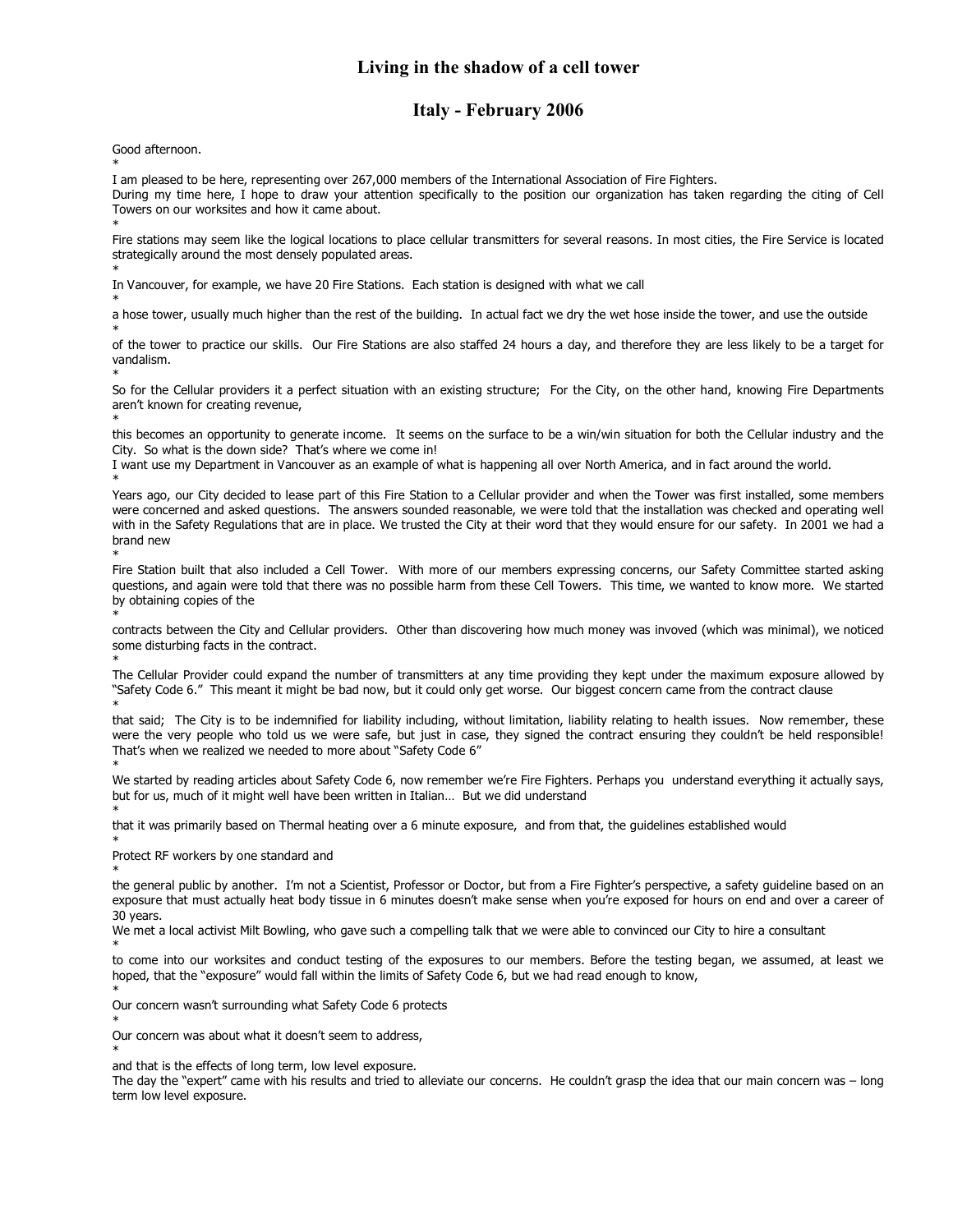\* \*

\*

\*

\*

\*

\*

\*

\*

\*

\*

Instead of reducing our concerns, his presentation actually had the opposite effect.

It began with the first line of his personal introduction.

\* He was not a specialist on health affects of wireless communications. We thought we were going to hear from someone who could speak to us about the health concerns we had, someone who could tell us about long term effects. He instead talked of Safety Code 6, and that we were well protected by it. He told our Chief that

\* "The Fire Department may choose to adopt either public or occupational exposure levels." Since then, we found out that wasn't true, but that's what we were being told by the "expert." I'm sure he said after he saw how high some readings were. His presentation then dealt with his only knowledge of the health effects.

His medical health advice had come from a web page from the Local Medical Health Officer, who

has concluded that there is no public health benefit in practicing prudent avoidance with respect to cellular phone transmission antennae.

And that Safety Code 6 is based on current scientific data and is considered one of the strictest in the world.

Some of the information he gave us in his presentation was very valuable;

Readings taken at the roof level ranged from 0.002 mW/cm2 to 0.2 mW/cm2. 4 feet under that roof is where we live, eat & sleep, and we know that radiation can go right through a roof.

Readings taken on our Aerial Ladder were much higher - from 1.2 mW/cm2 to 3.0 mW/cm2. We now realized that allowing members to use ladders around the Fire Station was increasing the risk even further, so that practice has now been stopped, and large danger signs you saw in the pictures were installed. Keep in mind, we had been climbing on ladders around the Towers for nearly 4 years after we had had asked if it was safe!

No discernible readings were found inside the Fire Station? The presenter had made a big deal about the \$15,000 piece of equipment used, and how it was the most sensitive meter money can buy, and that inside the station the needle never moved. It was really quite funny when one of our members in this meeting held up his own cell phone and said that his phone was only \$29 and its meter was showing four bars… Remember we're Fire Fighters, not Scientists! He ended his presentation with something we were already becoming aware of.

Most studies had created controversial results and more study is needed. We started looking at those studies \*

and after looking at the long list of bad things that could happen, we had only one conclusion

\* We had everything to worry about! About the same time, in California

Fire Fighters were beginning to experience some health problems. These are some of the symptoms those Fire Fighters had. Doctor Gunner Heuser began to look at those Fire Fighters and conducted some testing, including a brain SPECT scan. 6 Fire Fighters had all been stationed for approximately 5 years at a Station with a Cell tower. Dr Heuser concluded that the brain SPECT scans were clearly abnormal. 5 of the 6 showed a high degree of abnormality, and the one member with the least amount of damage was a Captain who was transferred out of that Station 60% of the time.

Even if we were to discount all the possible long term health effects and accept the notion that Fire Fighters are expendable, and I hope you don't! Look at the top 3. In our business you need to be able to react instantly and those top 3 symptoms alone can kill not only you, but endanger your co-workers or even the community your trying to serve. I can't imagine going to a Fire without all my wits about me. \*

This small pilot study is obviously not acceptable to the scientific community and it would be medically imprudent to submit a study of only 6 firefighters due to the small sampling group, however,

\* \*

\*

\*

\*

\*

the results of this pilot study

the conclusions of the doctors involved

the symptoms of the Fire Fighters which follow a timeline concurrent with the Cell tower on their station

plus the growing number of Cell Towers on Fire Stations

and the unanswered concerns from Fire Fighters around the world, lend credence to support the decision the IAFF delegates took by passing the resolution.

Fire Fighters regardless of what country or community they serve are constantly placing themselves in harms way to protect Life, Property and the Environment.

\*